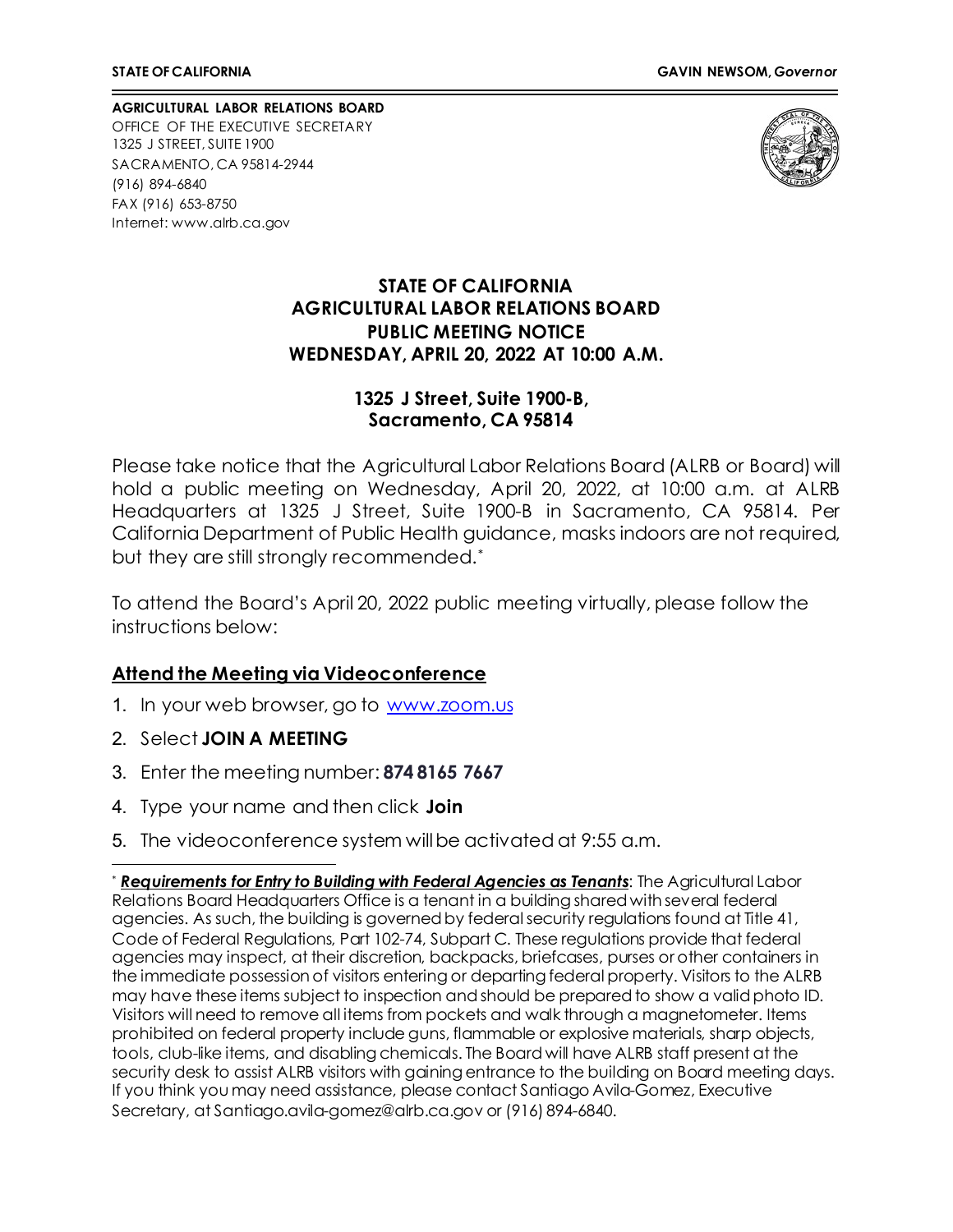## **Attend the Meeting via Teleconference**

- 1. Dial **(215) 446-3656** or **(888) 363-4734** (U.S. Toll Free)**.**
- 2. When prompted, enter the access code: **672001** and follow directions.
- 3. Teleconference will be opened to the public at 9:55 a.m.

# **PUBLIC COMMENT**

The ALRB affords an opportunity to members of the public to address the Board during the public meeting on items of interest that are either on the meeting agenda or within the Board's jurisdiction but are not on the noticed agenda. The Board is not permitted to take action on items that are not on the noticed agenda but may refer items to staff for future consideration. The Board reserves the right to limit the time for speakers.

### **Public Comment Queue (for Persons Attending Via Zoom or Teleconference)**

**In advance of the meeting:** members of the public who wish to comment on agenda items may submit a request to be added to the public comment queue by emailing Devaka Gunawardena at [Devaka.Gunawardena@alrb.ca.gov.](mailto:Devaka.Gunawardena@alrb.ca.gov.) You may include your name, affiliation, and comment topic within the email.

**During the meeting:** to be added to the public comment queue, you may email your name, affiliation, and comment topic to [Santiago.Avila-Gomez@alrb.ca.gov,](mailto:Santiago.Avila-Gomez@alrb.ca.gov) or announce your desire to comment via the Zoom **Chat** or **Raise Hand** functions. If joining by telephone, an announcement will be made requesting callers to express their desire to comment.

#### **AGENDA** *Public Session*

- 1. Call to Order
- 2. Approval of Minutes
- 3. Chair's Report
- 4. Executive Officer's Report on Elections, Unfair Labor Practice Complaints, and Hearings
- 5. Litigation Report
- 6. General Counsel'sReport
- 7. Division of Administrative Services Report
- 8. Legislation
- 9. Regulations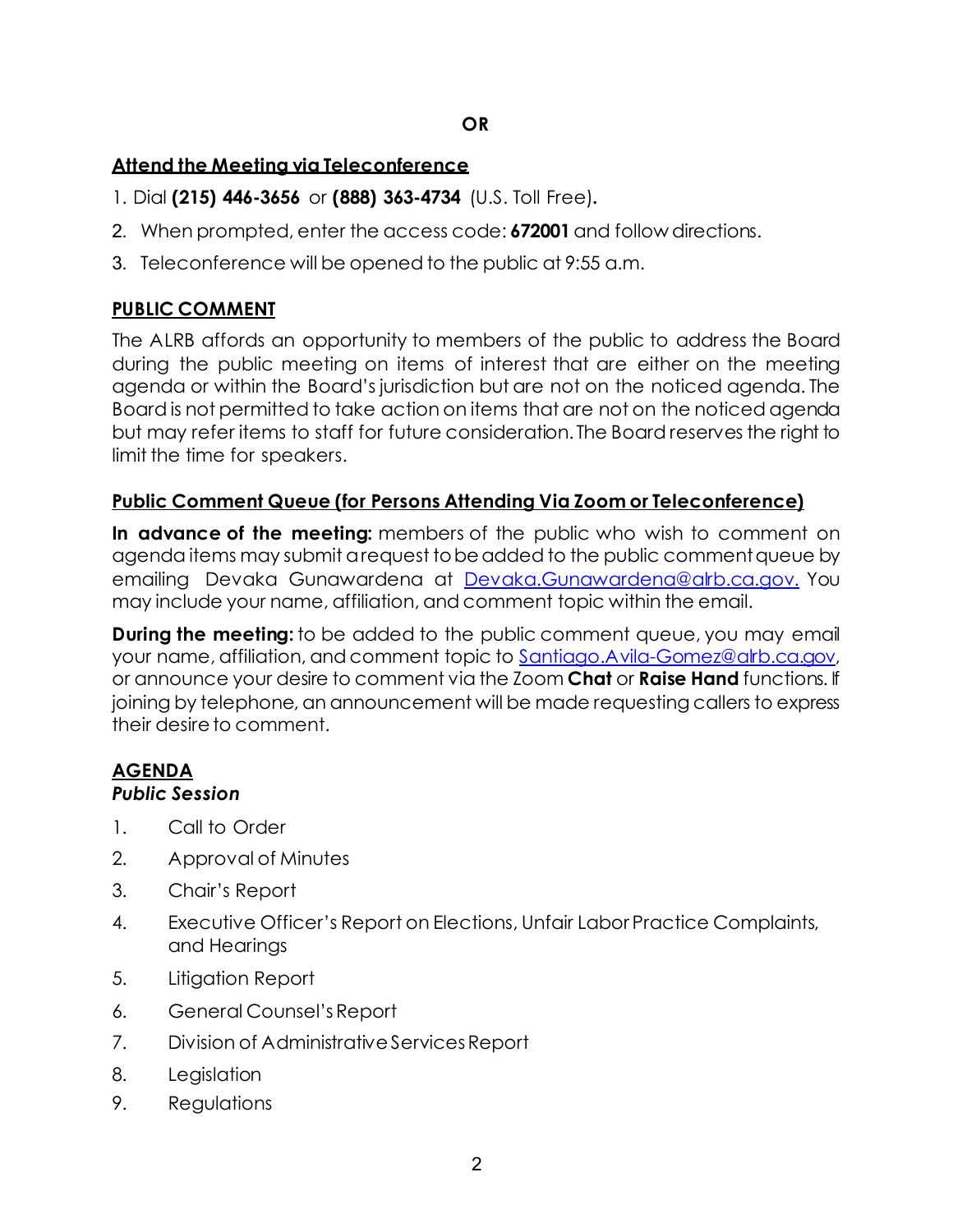- 10. Public Comment
- 11. Closed Session (*see below for additional information regarding matters which the Board may consider in closed session*)
	- A. Personnel (Gov. Code, § 11126, subd. (a)(1));
	- B. Deliberations on pending cases (Gov. Code, § 11126, subd. (c)(3));
	- C. Pending litigation (Gov. Code, § 11126, subd. (e)(1)).
- 12. Announcements
- 13. Adjourn Meeting

# *Closed Session (Board Docket)*

Deliberations on Pending Cases (Gov. Code, § 11126, subd. (c)(3)):

- 1. Unfair Labor Practice Cases Pending Before the Board
	- Cinagro Farms, Inc., 2017-CE-008-SAL
- 2. Representation Proceedings
	- None
- 3. Mandatory Mediation and Conciliation
	- None
- 4. Interim Appeals, Motions, Petitions, Settlements, etc., Pending Before the Board
	- None
- 5. Pending Compliance Cases
	- Arnaudo Brothers, LP, and Arnaudo Brothers, Inc., 2012-CE-030-VIS, 40 ALRB No. 3 & 41 ALRB No. 6
	- Arnaudo Brothers, LP, and Arnaudo Brothers, Inc., 2015-CE-006-VIS and 2017-CE-003-VIS, 44 ALRB No. 7
	- Benjamin Reitz and Stephen Reitz dba Reitz Ranches, 2018-CE-002-VIS, ALJ Decision [June 22, 2021]
	- Gerawan Farming, Inc., 2012-CE-041-VIS, et al., 44 ALRB No. 1
	- Gerawan Farming, Inc., 2013-CE-011-VIS, 44 ALRB No. 11
	- Gerawan Farming, Inc., 2015-CE-014-VIS, 45 ALRB No. 7
	- Premiere Raspberries, LLC, 2018-CE-004-SAL, 44 ALRB No. 9
	- Rincon Pacific, LLC, 2014-CE-044-SAL, 46 ALRB No. 4
	- San Joaquin Tomato Growers, 93-CE-38-VI, 39 ALRB No. 15, et al.
	- Tri-Fanucchi Farms, 2013-CE-008-VIS & 2013-CE-014-VIS, 40 ALRB No. 4